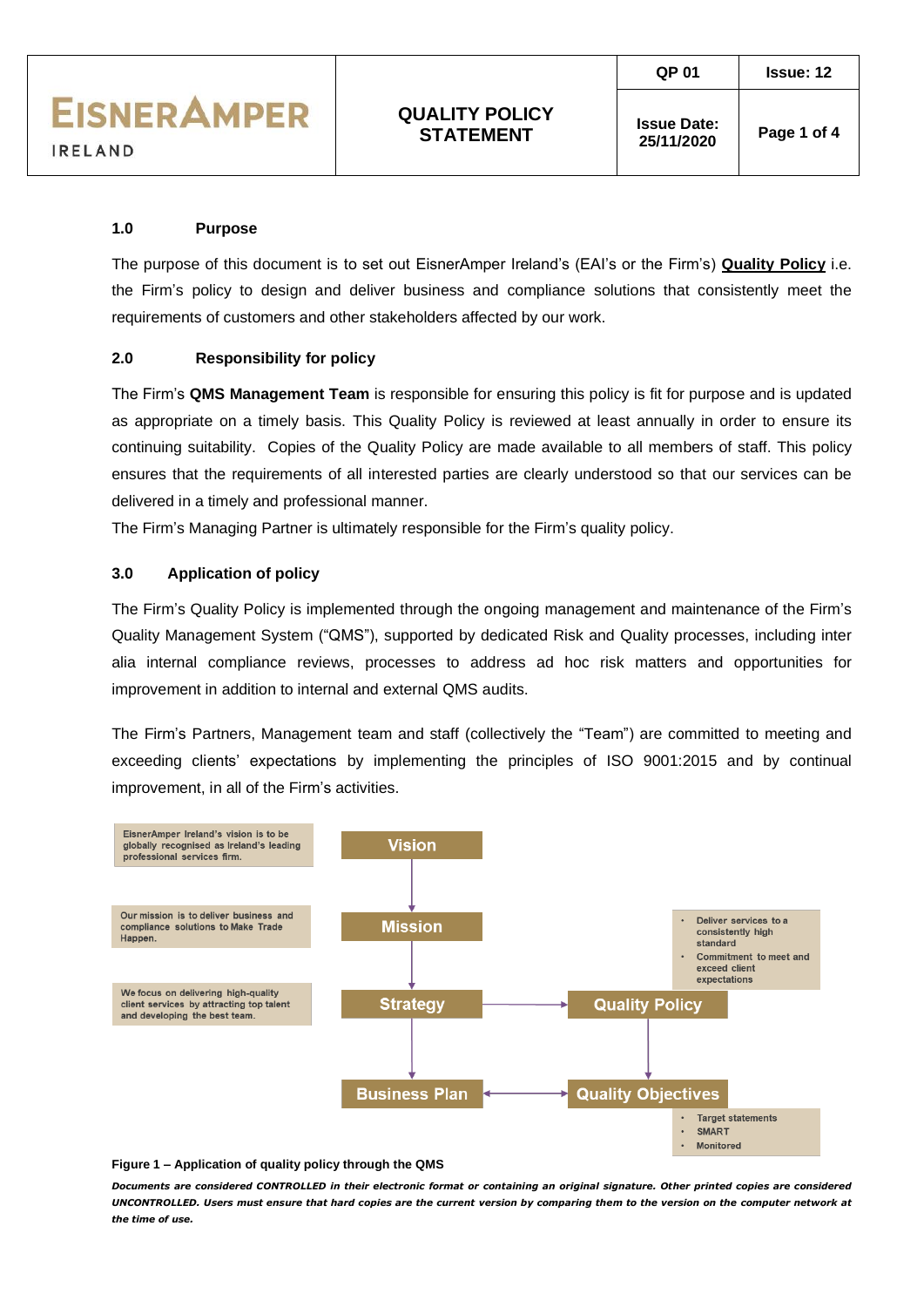**Issue Date:** 

We implement the ISO 9001: 2015 principles via activities and structures including:

## **3.1 Firm's Vision and Mission**

EisnerAmper Ireland's vision is to be globally recognised as Ireland's leading professional services firm. Our mission is to design and deliver business and compliance solutions to Make Trade Happen.

# **3.2 Firm's Strategy**

We focus on delivering high-quality client services by attracting top talent and developing the best team. We execute this focus via our Global Niche Strategy and our local, EisnerAmper Ireland, strategy.

Our Global Niche Strategy is to provide innovative solutions and specialist services to specific markets in key global financial services and international trading hubs.

Our EisnerAmper Ireland strategy has four elements: to offer specialist services to Ireland's Financial Services, International Business and Government sectors; to position our firm as a key driver and "case study" founding member of EisnerAmper Global in order to add value to, and benefit from, EisnerAmper Global's niche strategy; to incorporate design thinking and technology as a fundamental part of how we "Make Trade Happen"; and to leverage the symbiotic nature of the first three elements of our strategy in order to become the natural and complementary specialist alternative to the existing large advisors to global markets.

### **3.3 Elements of Firm's DNA**

### **3.3.1 Global connectivity**

We bring global connectivity and perspective to how we work. We are a founding member of EisnerAmper Global, a highly collegiate specialist network of independent member firms operating across key global financial services and international trading hubs.

Whether working with established companies expanding existing global operations or start-ups considering expansion into new markets, we provide the ideas and support necessary to make international trade happen.

### **3.3.2 Niche market focus**

We are specialist accountants with a niche focus on three markets: Financial Services, International Trade and Government.

*Documents are considered CONTROLLED in their electronic format or containing an original signature. Other printed copies are considered UNCONTROLLED. Users must ensure that hard copies are the current version by comparing them to the version on the computer network at the time of use.*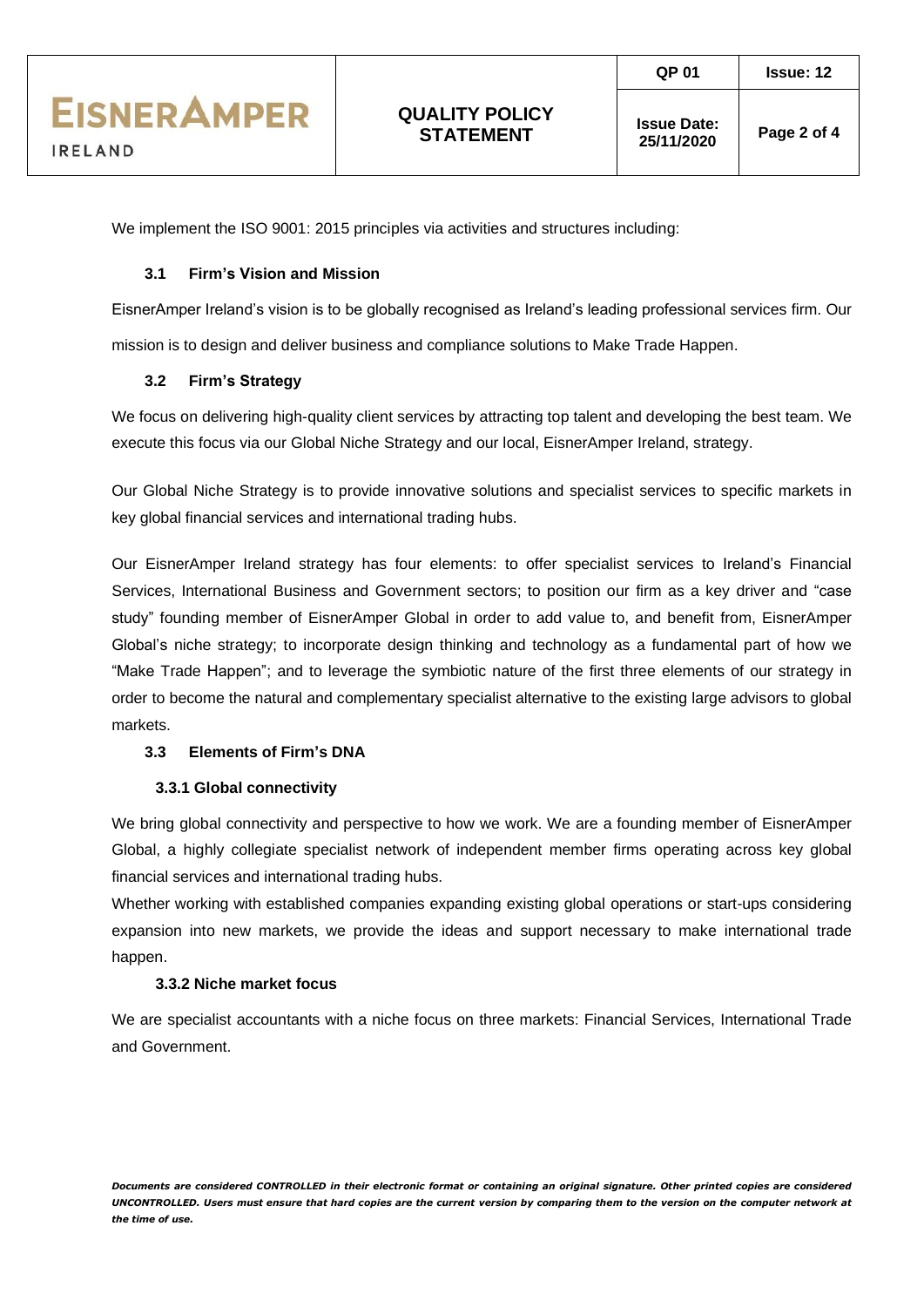**Issue Date:** 

#### **3.3.3 Specialist services**

We are experts in the provision of Audit, Tax, Advisory, Risk & Regulatory and Outsourcing services. We deliver these services to clients including banks, asset managers, regulators, government, established international companies and start-ups doing business in and through Ireland.

### **3.3.4 Ethical High Performance**

At EisnerAmper Ireland, we seek to create an environment in which quality is valued, invested in, and rewarded and we foster a culture where our values and standards of behaviour are integral to how we do business.

In delivering an exceptional quality of service to our clients, the values that we subscribe to are "can-do, collegiate, connected, commercial, candid and caring."

The fundamental principles set out in Chartered Accountants Ireland's Code of Ethics establish the standards of behaviour expected in the Firm. We are guided not only be the terms of these fundamental principles but also strive to operate by the spirit of the code.

These fundamental principles are as follows:

- **Integrity** to be straightforward and honest in all professional and business relationships.
- **Objectivity** not to compromise professional or business judgments because of bias, conflict of interest or undue influence of others.
- **Professional Competence** and Due Care to:
	- $\circ$  Attain and maintain professional knowledge and skill at the level required to ensure that a client or employing organisation receives competent professional service, based on current technical and professional standards and relevant legislation; and
	- Act diligently and in accordance with applicable technical and professional standards.
- **Confidentiality –** to respect the confidentiality of information acquired as a result of professional and business relationships.
- **Professional Behaviour** to comply with relevant laws and regulations and avoid any conduct that we know or should know might discredit the profession.

#### **3.3.5 Design Thinking**

Design thinking is key to our business model and how we serve our clients. We combine our subject matter expertise with best in class technology platforms to deliver market-leading solutions to the financial, regulatory and professional services sectors.

#### **Signed:**

*Documents are considered CONTROLLED in their electronic format or containing an original signature. Other printed copies are considered UNCONTROLLED. Users must ensure that hard copies are the current version by comparing them to the version on the computer network at the time of use.*